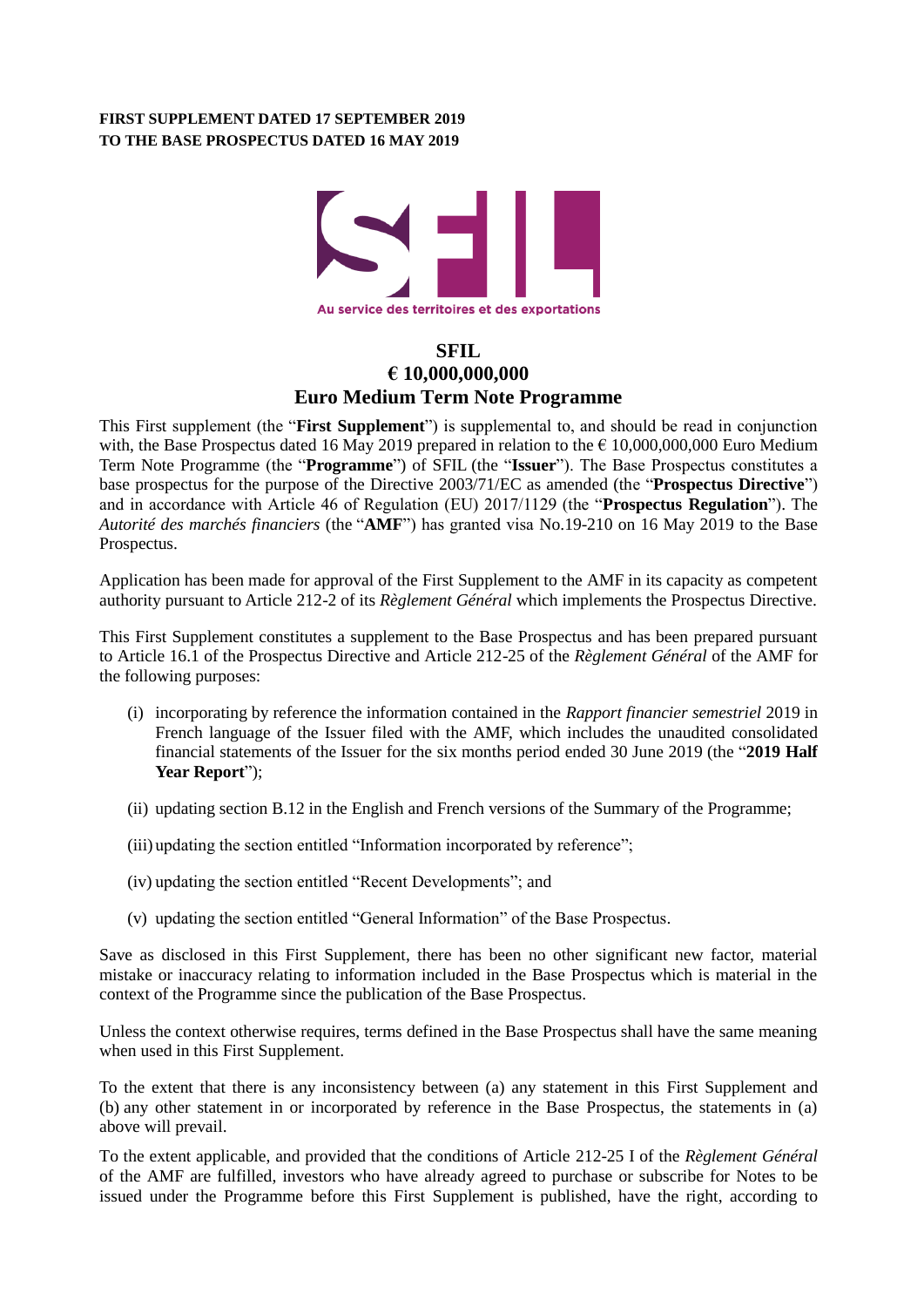Article 212-25 II of the *Règlement Général* of the AMF, to withdraw their acceptances within a time limit of minimum two working days after publication of this First Supplement. This right to withdraw shall expire by close of business on 19 September 2019.

Copies of this First Supplement (a) may be obtained, free of charge, at the registered office of the Issuer (1 à 3, rue du Passeur de Boulogne, 92130 Issy-les-Moulineaux, France) during normal business hours, (b) will be available on the website of the AMF [\(www.amf-france.org\)](http://www.amf-france.org/) and on the website of the Issuer (www.sfil.fr) and (c) will be available during normal business hours at the specified office of the Fiscal Agent (Banque Internationale à Luxembourg, société anonyme 69, route d'Esch, L-2953 Luxembourg, Grand-Duchy of Luxembourg) so long as any of the Notes issued under the Programme are outstanding.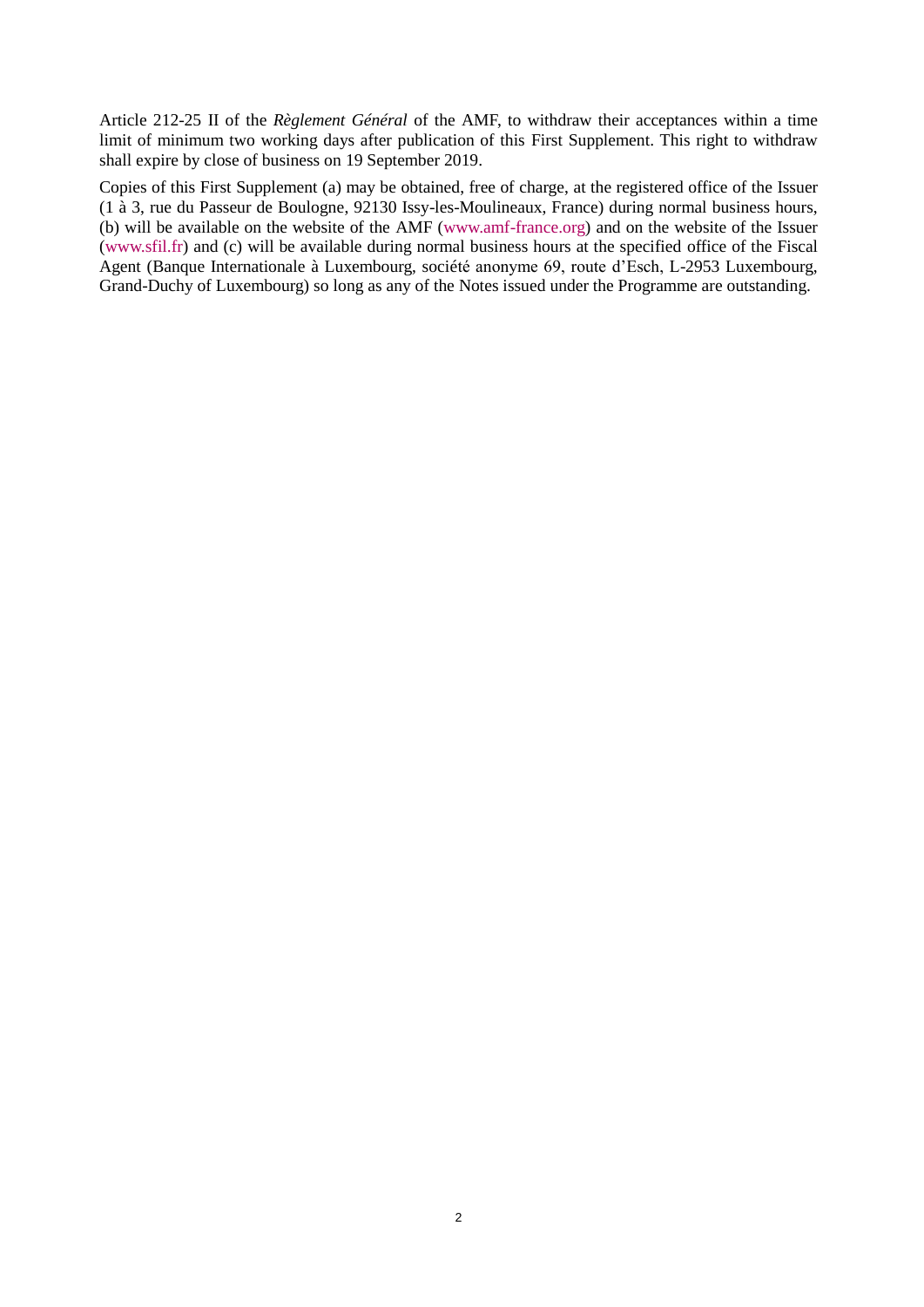# **TABLE OF CONTENTS**

| RÉSUMÉ EN FRANÇAIS DU PROGRAMME (FRENCH SUMMARY OF THE<br>${\tt PROGRAPHMIE} \label{thm:1} \centering {\tt PROGRAPHMIE} \end{math}$ |  |
|-------------------------------------------------------------------------------------------------------------------------------------|--|
|                                                                                                                                     |  |
|                                                                                                                                     |  |
|                                                                                                                                     |  |
| PERSON RESPONSIBLE FOR THE INFORMATION GIVEN IN THE FIRST                                                                           |  |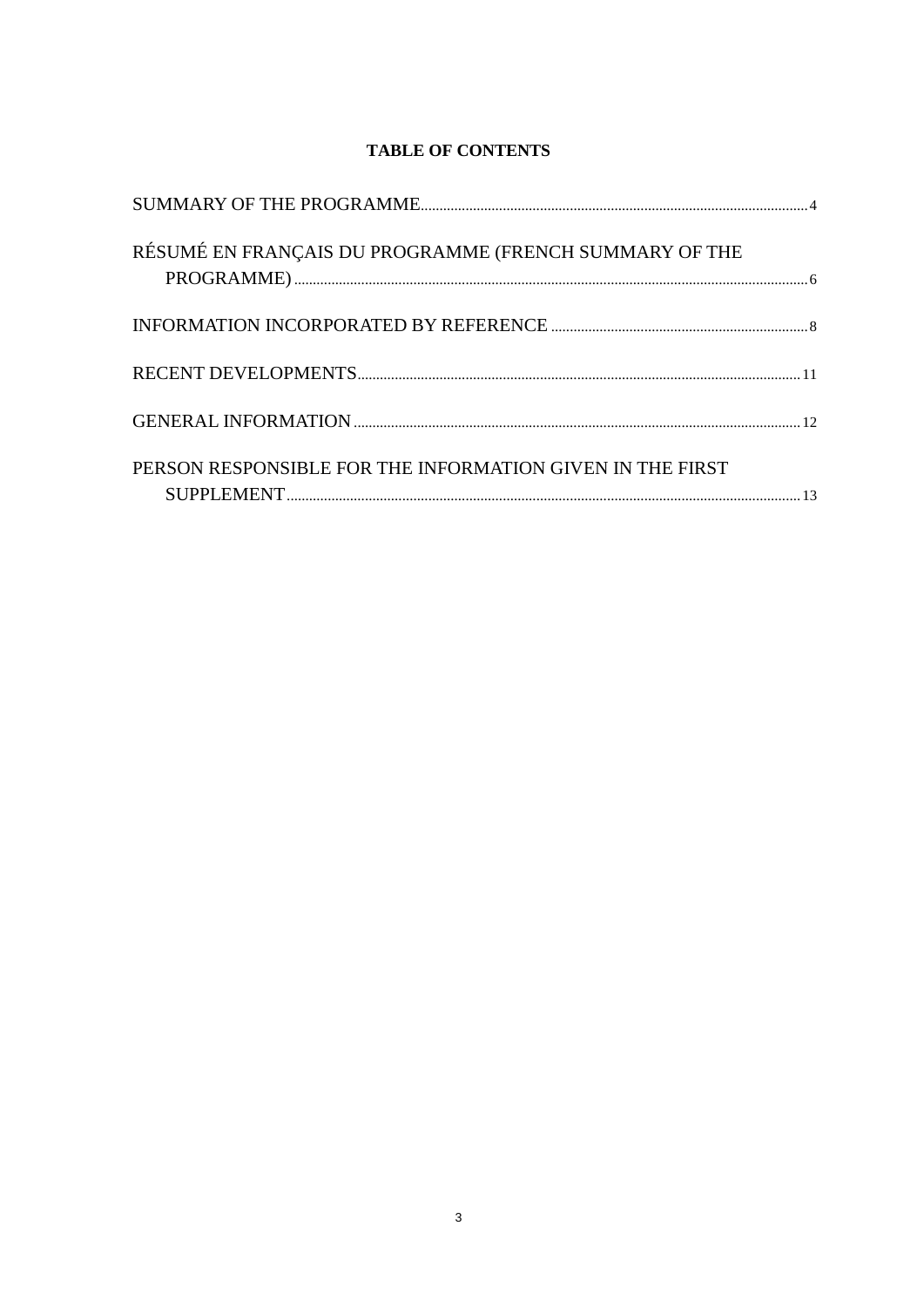## **SUMMARY OF THE PROGRAMME**

<span id="page-3-0"></span>The section entitled "**Summary of the Programme**" on pages 6 to 31 of the Base Prospectus is amended as follows:

• The item B.12 is deleted and replaced by the following:

| <b>B.12</b> | <b>Selected historical</b><br>key financial | Selected historical key financial information (IFRS Consolidated):<br>Comparative annual financial data - In EUR millions                                                                                                                                                                                                                                                                                                                                                                                                                                                                                                                                                                                                                                                                                                                                                                                          |                                                                  |  |                                      |                             |
|-------------|---------------------------------------------|--------------------------------------------------------------------------------------------------------------------------------------------------------------------------------------------------------------------------------------------------------------------------------------------------------------------------------------------------------------------------------------------------------------------------------------------------------------------------------------------------------------------------------------------------------------------------------------------------------------------------------------------------------------------------------------------------------------------------------------------------------------------------------------------------------------------------------------------------------------------------------------------------------------------|------------------------------------------------------------------|--|--------------------------------------|-----------------------------|
|             | information                                 |                                                                                                                                                                                                                                                                                                                                                                                                                                                                                                                                                                                                                                                                                                                                                                                                                                                                                                                    | 31/12/2018 <sup>1</sup><br>(Audited)                             |  | 01/01/2018 <sup>1</sup><br>(Audited) | $31/12/2017^2$<br>(Audited) |
|             |                                             | Total<br>Balance<br>Sheet                                                                                                                                                                                                                                                                                                                                                                                                                                                                                                                                                                                                                                                                                                                                                                                                                                                                                          | 72,722                                                           |  | 72,487                               | 72,432                      |
|             |                                             | Debt<br>Securities                                                                                                                                                                                                                                                                                                                                                                                                                                                                                                                                                                                                                                                                                                                                                                                                                                                                                                 | 60,068                                                           |  | 56,315                               | 56,315                      |
|             |                                             | Equity                                                                                                                                                                                                                                                                                                                                                                                                                                                                                                                                                                                                                                                                                                                                                                                                                                                                                                             | 1,563                                                            |  | 1,519                                | 1,469                       |
|             |                                             | Net<br>Banking<br>Income                                                                                                                                                                                                                                                                                                                                                                                                                                                                                                                                                                                                                                                                                                                                                                                                                                                                                           | 186                                                              |  | N/A                                  | 184                         |
|             |                                             | Net Income                                                                                                                                                                                                                                                                                                                                                                                                                                                                                                                                                                                                                                                                                                                                                                                                                                                                                                         | 63                                                               |  | N/A                                  | 54                          |
|             |                                             | Comparative interim financial data for the six months period ended 30 June<br>2019 - In EUR millions                                                                                                                                                                                                                                                                                                                                                                                                                                                                                                                                                                                                                                                                                                                                                                                                               |                                                                  |  |                                      |                             |
|             |                                             |                                                                                                                                                                                                                                                                                                                                                                                                                                                                                                                                                                                                                                                                                                                                                                                                                                                                                                                    | 30/06/2019<br>30/06/2018<br>(Limited review)<br>(Limited review) |  |                                      |                             |
|             |                                             | <b>Total Balance Sheet</b><br>77,540<br>73,945                                                                                                                                                                                                                                                                                                                                                                                                                                                                                                                                                                                                                                                                                                                                                                                                                                                                     |                                                                  |  |                                      |                             |
|             |                                             | Debt Securities                                                                                                                                                                                                                                                                                                                                                                                                                                                                                                                                                                                                                                                                                                                                                                                                                                                                                                    |                                                                  |  | 64,283                               | 60,974                      |
|             |                                             | Equity                                                                                                                                                                                                                                                                                                                                                                                                                                                                                                                                                                                                                                                                                                                                                                                                                                                                                                             |                                                                  |  | 1,587                                | 1,561                       |
|             |                                             | Net Banking Income<br>85<br>117                                                                                                                                                                                                                                                                                                                                                                                                                                                                                                                                                                                                                                                                                                                                                                                                                                                                                    |                                                                  |  |                                      |                             |
|             |                                             | Net Income                                                                                                                                                                                                                                                                                                                                                                                                                                                                                                                                                                                                                                                                                                                                                                                                                                                                                                         |                                                                  |  | 18                                   | 43                          |
|             |                                             | <sup>1</sup> IFRS 9 applicable. IFRS 9 came into force on 1st January 2018. It includes three main<br>components: the classification and measurement of financial instruments, the provisioning of loans,<br>securities and financing commitments, and hedge accounting, for which SFIL has chosen to<br>continue to apply IAS 39 pending the entry into force of the future macro-hedging standard<br><sup>2</sup> IAS 39 applicable<br>Statements of no significant or material adverse change<br>There has been no significant change in the financial or trading position of the<br>Issuer or the Group since 30 June 2019 (being the end of the last financial<br>period for which interim financial statements have been published).<br>The first-time application of IFRS 9 had a limited impact on SFIL's equity.<br>Accordingly, as of 1 <sup>st</sup> January, income of EUR 76 million before corporate |                                                                  |  |                                      |                             |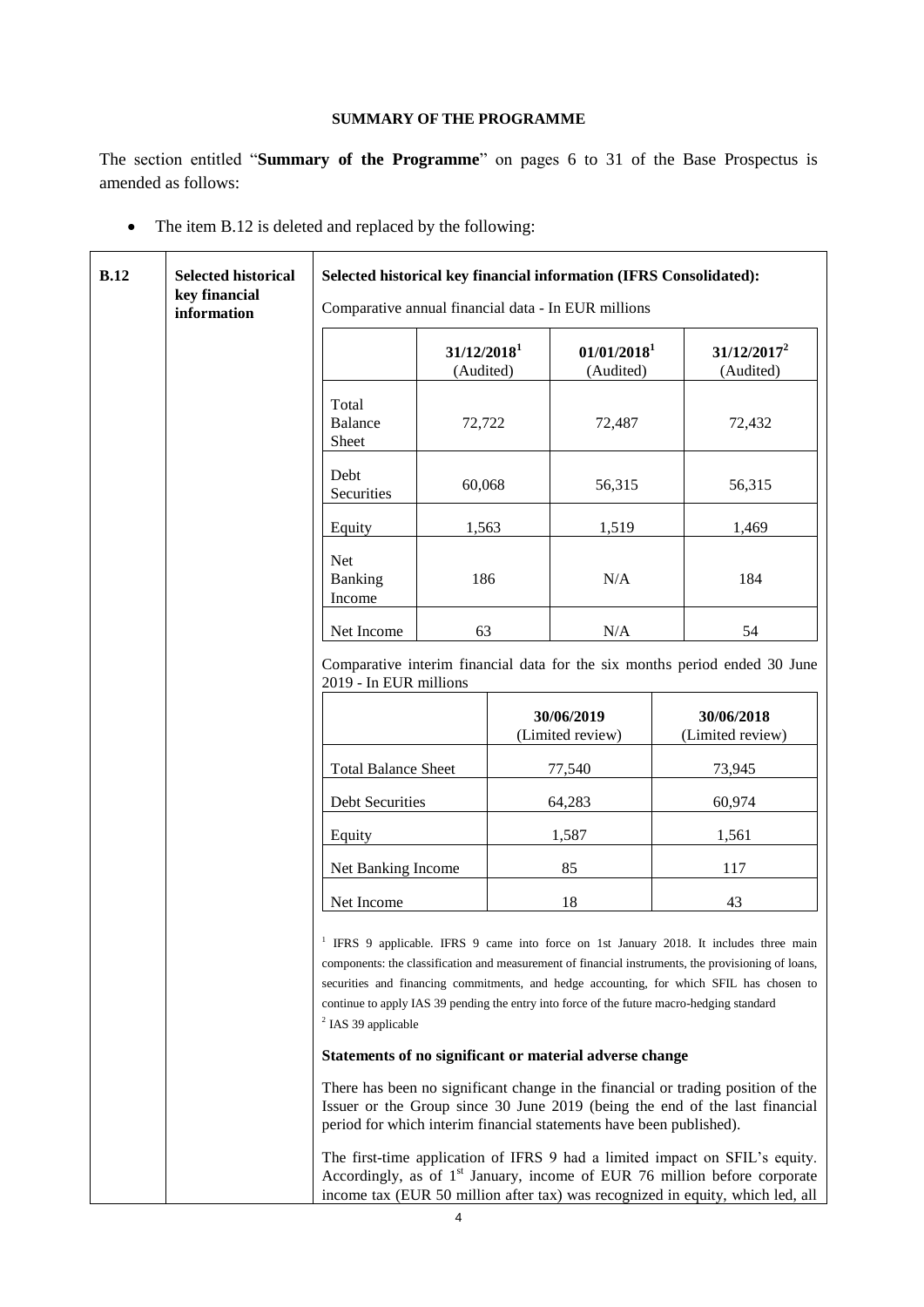|  | other things being equal and after prudential adjustments, to an 119 basis point |
|--|----------------------------------------------------------------------------------|
|  | increase in the fully loaded CET1 ratio. Most of this impact relates to the      |
|  | classification and measurement component, which represented income before        |
|  | corporate income tax of EUR 86 million, while the provisioning component         |
|  | represented a charge before corporate income tax of EUR 10 million. In           |
|  | addition, SFIL decided not to use the option of spreading over time the impact   |
|  | on prudential capital associated with the standard's first-time application and  |
|  | relating to the provisioning component.                                          |
|  |                                                                                  |
|  | There has been no material adverse change in the prospects of the Issuer since   |
|  | 31 December 2018 (being the end of the last financial period for which audited   |
|  | financial statements have been published).                                       |

# • The item B.13 is deleted and replaced by the following:

| <b>B.13</b> | <b>Recent material</b><br>events relevant to<br>the evaluation of | As of 30 June 2019, the fully loaded CET1 ratio stood at 24.6% (compared<br>with $24.8\%$ as of 31 December 2018).                                                                                                                                                                                                                                                                                                                                                                                                                                                |
|-------------|-------------------------------------------------------------------|-------------------------------------------------------------------------------------------------------------------------------------------------------------------------------------------------------------------------------------------------------------------------------------------------------------------------------------------------------------------------------------------------------------------------------------------------------------------------------------------------------------------------------------------------------------------|
|             | the Issuer's<br>solvency                                          | Following the supervisory review and evaluation process (SREP) conducted by<br>the European Central Bank in 2018, SFIL's CET1 capital requirement on a<br>consolidated basis was set at 7.75% as of 1 January 2019. It consists of: (i)<br>4.50% in respect of Pillar 1 CET1 capital, the level applicable to all<br>institutions, (ii) 0.75% in respect of the Pillar 2 requirement (P2R), unchanged<br>compared with the last year following the 2018 SREP, and (iii) 2.50% in<br>respect of the conservation buffer, the level applicable to all institutions. |
|             |                                                                   | Except as specified above, not applicable, as at the date of this Base Prospectus<br>and to the best of the Issuer's knowledge, there have not been any recent events<br>which are to a material extent relevant to the evaluation of the Issuer's<br>solvency since 31 December 2018.                                                                                                                                                                                                                                                                            |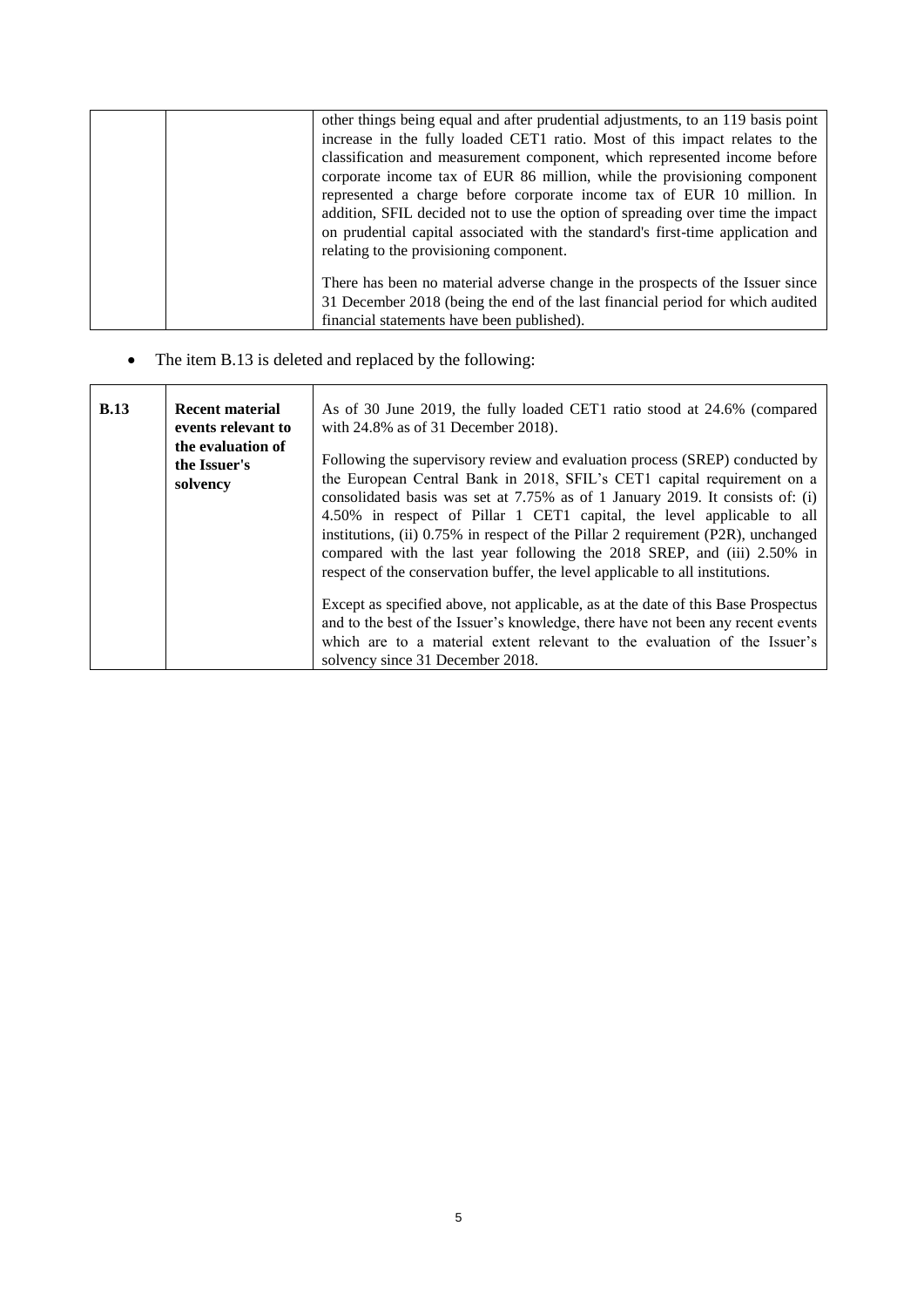# **RÉSUMÉ EN FRANÇAIS DU PROGRAMME (FRENCH SUMMARY OF THE PROGRAMME)**

<span id="page-5-0"></span>The section entitled "**Résumé en Français du Programme (French Summary of the Programme)**" on pages 32 to 59 of the Base Prospectus is amended as follows:

• The item B.12 is deleted and replaced by the following:

| B.12 | <b>Informations</b><br>financières<br>historiques<br>clés | Informations financières historiques clés sélectionnées (consolidés IFRS) :<br>Données financières annuelles comparées - En millions d'euros |                            |                               |                                                                        |                                                                                                                                                                                                                                                                                                                                                                                                                                                                                               |  |
|------|-----------------------------------------------------------|----------------------------------------------------------------------------------------------------------------------------------------------|----------------------------|-------------------------------|------------------------------------------------------------------------|-----------------------------------------------------------------------------------------------------------------------------------------------------------------------------------------------------------------------------------------------------------------------------------------------------------------------------------------------------------------------------------------------------------------------------------------------------------------------------------------------|--|
|      | sélectionnées :                                           |                                                                                                                                              | $31/12/2018^3$<br>(Audité) |                               | $01/01/2018^3$<br>(Audité)                                             | 31/12/2017 <sup>4</sup><br>(Audité)                                                                                                                                                                                                                                                                                                                                                                                                                                                           |  |
|      |                                                           | Total<br>du<br>Bilan                                                                                                                         | 72.722                     |                               | 72.487                                                                 | 72.432                                                                                                                                                                                                                                                                                                                                                                                                                                                                                        |  |
|      |                                                           | Dettes<br>représentées<br>par un Titre                                                                                                       | 60.068                     |                               | 56.315                                                                 | 56.315                                                                                                                                                                                                                                                                                                                                                                                                                                                                                        |  |
|      |                                                           | Capitaux<br>Propres                                                                                                                          | 1.563                      |                               | 1.519                                                                  | 1.469                                                                                                                                                                                                                                                                                                                                                                                                                                                                                         |  |
|      |                                                           | Produit Net<br>Bancaire                                                                                                                      | 186<br>N/A                 |                               | 184                                                                    |                                                                                                                                                                                                                                                                                                                                                                                                                                                                                               |  |
|      |                                                           | Résultat Net                                                                                                                                 | 63                         |                               | N/A                                                                    | 54                                                                                                                                                                                                                                                                                                                                                                                                                                                                                            |  |
|      |                                                           | Données financières intermédiaires comparées pour la période de six mois se<br>terminant le 30 juin 2019 - En millions d'euros               |                            |                               |                                                                        |                                                                                                                                                                                                                                                                                                                                                                                                                                                                                               |  |
|      |                                                           | 30/06/2019<br>(Revue limitée)                                                                                                                |                            | 30/06/2018<br>(Revue limitée) |                                                                        |                                                                                                                                                                                                                                                                                                                                                                                                                                                                                               |  |
|      |                                                           | Total du Bilan                                                                                                                               |                            |                               | 77.540                                                                 | 73.945                                                                                                                                                                                                                                                                                                                                                                                                                                                                                        |  |
|      |                                                           | Dettes représentées par<br>un Titre                                                                                                          |                            |                               | 64.283                                                                 | 60.974                                                                                                                                                                                                                                                                                                                                                                                                                                                                                        |  |
|      |                                                           | <b>Capitaux Propres</b>                                                                                                                      |                            |                               | 1.587                                                                  | 1.561                                                                                                                                                                                                                                                                                                                                                                                                                                                                                         |  |
|      |                                                           | Produit Net Bancaire                                                                                                                         |                            |                               | 85                                                                     | 117                                                                                                                                                                                                                                                                                                                                                                                                                                                                                           |  |
|      |                                                           | 18<br>Résultat Net                                                                                                                           |                            |                               | 43                                                                     |                                                                                                                                                                                                                                                                                                                                                                                                                                                                                               |  |
|      |                                                           | <sup>4</sup> Norme IAS 39 Applicable.<br>changement défavorable significatif                                                                 |                            |                               | l'entrée en vigueur de la future norme relative à la macro-couverture. | <sup>3</sup> Norme IFRS 9 Applicable. La norme comptable IFRS9 est entrée en application le 1er janvier<br>2018. Elle comporte trois volets principaux : la classification et l'évaluation des instruments<br>financiers, le provisionnement des prêts, titres et engagement de financement et la comptabilité de<br>couverture pour laquelle SFIL a choisi de continuer à appliquer la norme IAS 39 dans l'attente de<br>Déclarations relatives à l'absence de changement significatif ou de |  |
|      |                                                           |                                                                                                                                              |                            |                               |                                                                        | Il ne s'est produit aucun changement significatif dans la situation financière ou                                                                                                                                                                                                                                                                                                                                                                                                             |  |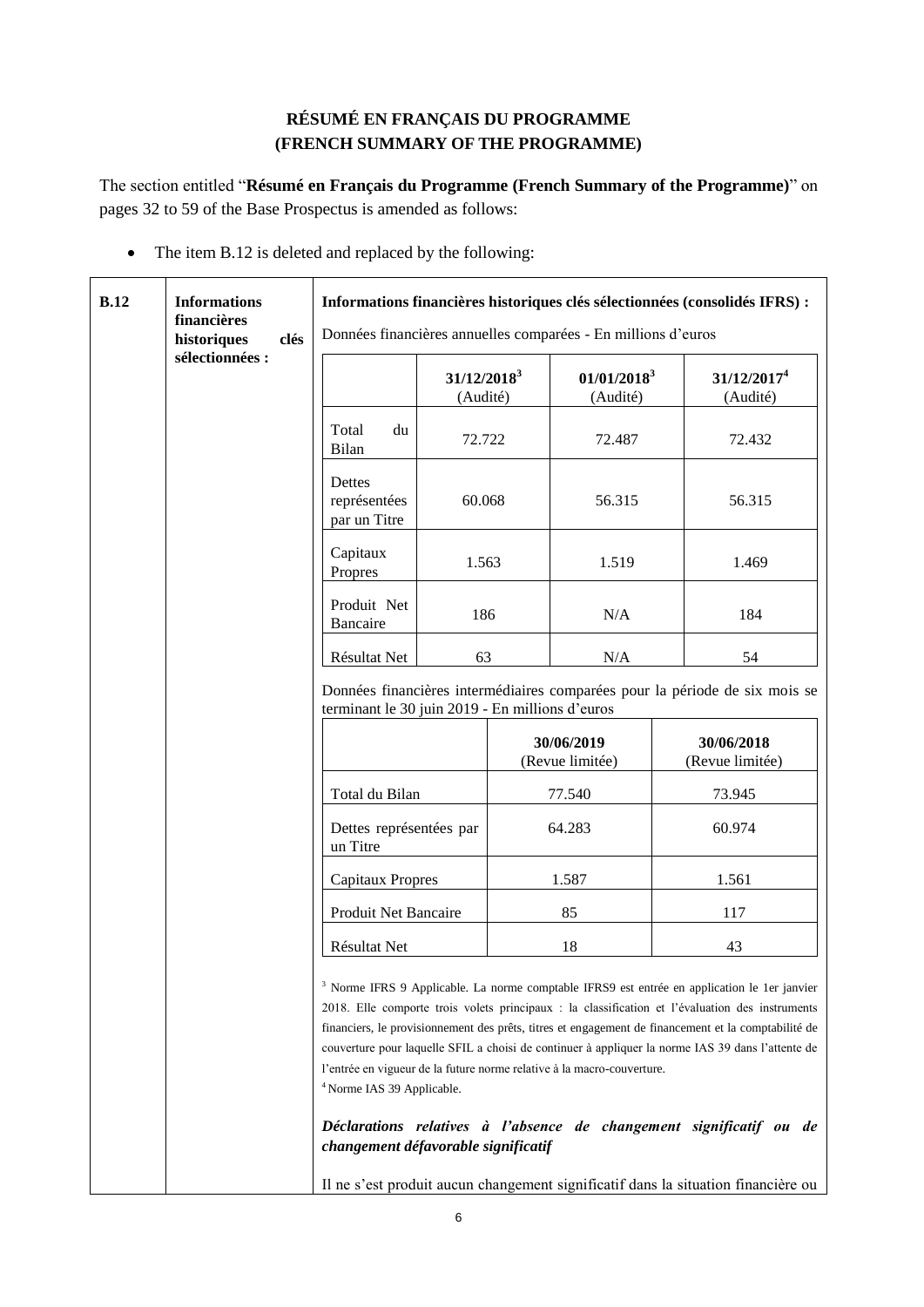| commerciale de l'Emetteur ou du Groupe depuis le 30 juin 2019 (date de<br>clôture de la dernière période comptable pour laquelle des états financiers<br>intermédiaires ont étés publiés).                                                                                                                                                                                                                                                                                                                                                                                                                                                                                                                                                                                                                                                                                                                                                                                                                                                                |
|-----------------------------------------------------------------------------------------------------------------------------------------------------------------------------------------------------------------------------------------------------------------------------------------------------------------------------------------------------------------------------------------------------------------------------------------------------------------------------------------------------------------------------------------------------------------------------------------------------------------------------------------------------------------------------------------------------------------------------------------------------------------------------------------------------------------------------------------------------------------------------------------------------------------------------------------------------------------------------------------------------------------------------------------------------------|
| La première application de la norme IFRS 9 a eu un impact limité sur les fonds<br>propres de la SFIL. Ainsi au 1 <sup>er</sup> janvier, un produit de EUR 76 millions avant<br>application de l'Impôt sur les sociétés (soit un produit de EUR 50 millions<br>après application de cet impôt) a été enregistré au sein des fonds propres<br>comptables ce qui a conduit, toutes choses égales par ailleurs et après<br>retraitements prudentiels, à une augmentation du ratio CET1 (fully loaded) de<br>119 points de base. L'essentiel de cet effet est lié au volet classement et<br>évaluation qui représente un produit avant application de l'Impôt sur les<br>sociétés de EUR 86 millions, tandis que le volet provisionnement représente<br>une charge avant application de l'Impôts sur les sociétés de EUR 10 millions.<br>De plus, SFIL a décidé de ne pas opter pour la possibilité d'étaler dans le temps<br>l'impact sur les fonds propres prudentiels associé à la première application de<br>la norme et relatif au volet provisionnement. |
| Il ne s'est produit aucun changement défavorable significatif dans les<br>perspectives de l'Emetteur depuis le 31 décembre 2018 (date de clôture de la<br>dernière période comptable pour laquelle des états financiers audités ont étés<br>publiés).                                                                                                                                                                                                                                                                                                                                                                                                                                                                                                                                                                                                                                                                                                                                                                                                     |

• The item B.13 is deleted and replaced by the following:

| <b>B.13</b> | Evénement récent<br>présentant un<br>intérêt significatif<br>pour l'évaluation | Au 30 juin 2019, le ratio CET1 s'établit à 24,6% (comparé à 24,8% au 31<br>décembre 2018).<br>A la suite de l'exercice de revue et d'évalutation (SREP – Supervisory Review                                                                                                                                                                                                                                                                                                                                                                                                                           |
|-------------|--------------------------------------------------------------------------------|-------------------------------------------------------------------------------------------------------------------------------------------------------------------------------------------------------------------------------------------------------------------------------------------------------------------------------------------------------------------------------------------------------------------------------------------------------------------------------------------------------------------------------------------------------------------------------------------------------|
|             | de la solvabilité de<br>l'Emetteur                                             | and Evaluation Process) mené par la Banque Centrale Européenne en 2018,<br>l'exigence de fonds propres de CET1 que SFIL doit respecter sur base<br>consolidée s'élève à 7,75% à compter du 1 <sup>er</sup> janvier 2019. Il se compose de (i)<br>4,50% au titre du CET1 capital exigible en Pilier 1, niveau applicable à tous les<br>établissements, (ii) 0,75% au titre du P2R ( <i>Pillar 2 requirements</i> ), inchangé par<br>rapport à l'année dernière à l'issue de l'évaluation SREP 2018 et (iii) 2,50% au<br>titre du coussin de conservation, niveau applicable à tous les établissements. |
|             |                                                                                | Sauf tel que précisé ci-dessus, sans objet, à la date du Prospectus de Base et à la<br>meilleure connaissance de l'Emetteur, et, il ne s'est produit aucun événement<br>récent qui présente un intérêt significatif pour l'évaluation de la solvabilité de<br>l'Emetteur depuis le 31 décembre 2018.                                                                                                                                                                                                                                                                                                  |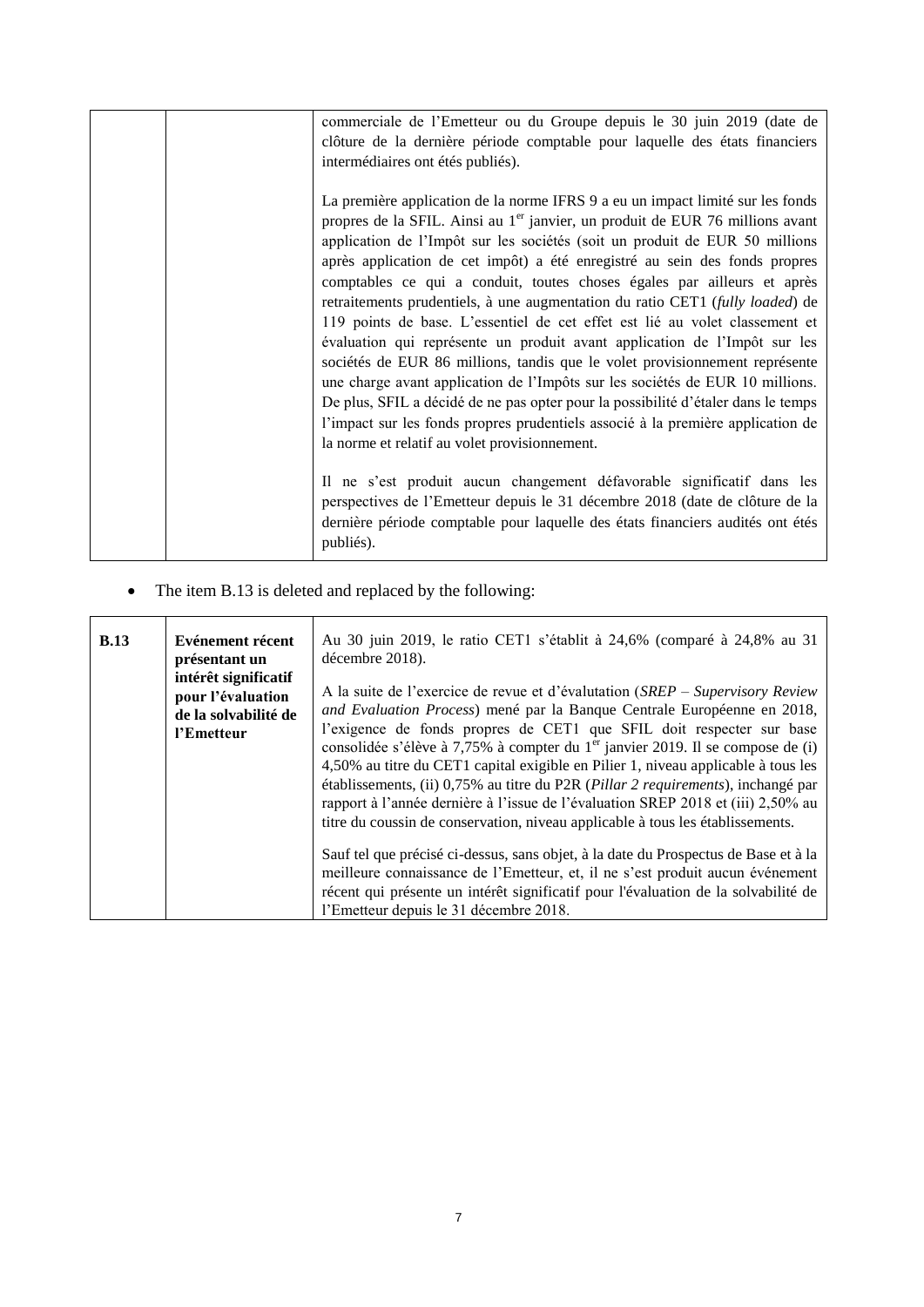#### **INFORMATION INCORPORATED BY REFERENCE**

<span id="page-7-0"></span>The section entitled "**Information incorporated by reference**" on pages 83 to 85 of the Base Prospectus is hereby supplemented as follows:

"This Base Prospectus should also be read and construed in conjunction with the sections referred to in the table below included in:

 the *Rapport financier semestriel* 2019 in French language of the Issuer filed with the AMF, which includes the unaudited consolidated financial statements of the Issuer for the six months period ended 30 June 2019 (the "**2019 Half Year Report**");

which have been previously published or are published simultaneously with this Base Prospectus and shall be incorporated in, and form part of, this Base Prospectus.

Such information shall be deemed to be incorporated in, and form part of this Base Prospectus, save that any statement contained in the information which is deemed to be incorporated by reference herein shall be deemed to be modified or superseded for the purpose of this Base Prospectus to the extent that a statement contained herein modifies or supersedes such earlier statement (whether expressly, by implication or otherwise). Any statement so modified or superseded shall not be deemed, except as so modified or superseded, to constitute a part of this Base Prospectus.

This Base Prospectus, the 2019 Half Financial Report, the 2018 Financial Report, the 2017 Financial Report and the EMTN Conditions will be available on the websites of the Issuer (www.sfil.fr) and the AMF (www.amffrance.org). The Final Terms related to the Notes admitted to trading on any Regulated Market in the EEA will be published on the website of the AMF at (www.amf-france.org). This Base Prospectus, the 2019 Half Financial Report, the 2018 Financial Report, the 2017 Financial Report and the EMTN Conditions will also be available during usual business hours on any weekday (except Saturdays, Sundays and public holidays) for inspection and collection free of charge, at the specified office of the Fiscal Agent so long as any of the Notes are outstanding.

The free English translations of the 2019 Half Financial Report, the 2018 Financial Report and the 2017 Financial Report are available on, and may be obtained without charge from, the website of the Issuer (www.sfil.fr).

For the purposes of the Prospectus Directive, the information incorporated by reference in this Base Prospectus is set out in the following cross-reference table:

| Annex XI of the European Regulation 809/2004/EC of 29 April 2004                                                                                                                                                                                                                                                                                                                                                                                                                                                                                                                                      | Page / Paragraph |
|-------------------------------------------------------------------------------------------------------------------------------------------------------------------------------------------------------------------------------------------------------------------------------------------------------------------------------------------------------------------------------------------------------------------------------------------------------------------------------------------------------------------------------------------------------------------------------------------------------|------------------|
| <b>8. PROFIT FORECASTS OR ESTIMATES</b>                                                                                                                                                                                                                                                                                                                                                                                                                                                                                                                                                               |                  |
| If an issuer chooses to include a profit forecast or a profit estimate the<br>registration document must contain the information items 8.1 and 8.2:                                                                                                                                                                                                                                                                                                                                                                                                                                                   |                  |
| 8.1 A statement setting out the principal assumptions upon which the issuer<br>has based its forecast, or estimate. There must be a clear distinction between<br>assumptions about factors which the members of the administrative,<br>management or supervisory bodies can influence and assumptions about<br>factors which are exclusively outside the influence of the members of the<br>administrative, management or supervisory bodies; be readily<br>understandable by investors; be specific and precise; and not relate to the<br>general accuracy of the estimates underlying the forecast. | N/A              |
| 8.2 A report prepared by independent accountants or auditors stating that in<br>the opinion of the independent accountants or auditors the forecast or<br>estimate has been properly compiled on the basis stated and that the basis of<br>accounting used for the profit forecast or estimate is consistent with the<br>accounting policies of the issuer.                                                                                                                                                                                                                                           | N/A              |
| 8.3 The profit forecast or estimate must be prepared on a basis comparable<br>with the historical financial information.                                                                                                                                                                                                                                                                                                                                                                                                                                                                              | N/A              |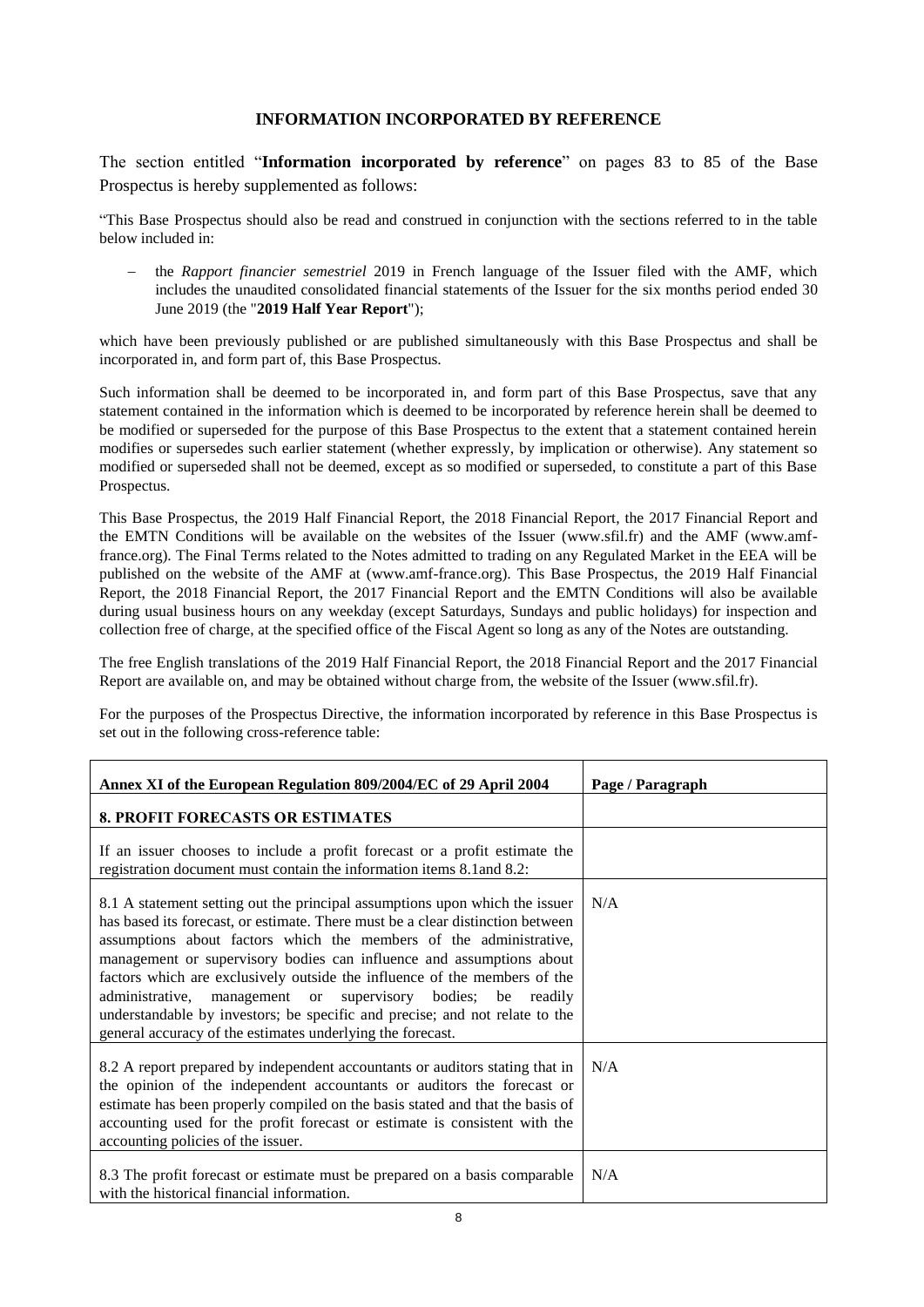| ASSETS                                                                                                                                                                                                                                                                                                                                          | 11. FINANCIAL INFORMATION CONCERNING THE ISSUER'S<br>AND LIABILITIES, FINANCIAL POSITION<br>AND<br><b>PROFITS AND LOSSES</b>                                                                                                                                                                                                                                                                                                                              | Pages of<br>the 2018<br><b>Financial</b><br><b>Report</b> | Pages of<br>the 2017<br><b>Financial</b><br><b>Report</b> | 2018<br>Half<br>Year<br><b>Report</b> |  |
|-------------------------------------------------------------------------------------------------------------------------------------------------------------------------------------------------------------------------------------------------------------------------------------------------------------------------------------------------|-----------------------------------------------------------------------------------------------------------------------------------------------------------------------------------------------------------------------------------------------------------------------------------------------------------------------------------------------------------------------------------------------------------------------------------------------------------|-----------------------------------------------------------|-----------------------------------------------------------|---------------------------------------|--|
|                                                                                                                                                                                                                                                                                                                                                 | <b>11.1 Historical Financial Information</b>                                                                                                                                                                                                                                                                                                                                                                                                              |                                                           |                                                           |                                       |  |
|                                                                                                                                                                                                                                                                                                                                                 | Audited historical financial information covering the latest 2 financial years                                                                                                                                                                                                                                                                                                                                                                            |                                                           |                                                           |                                       |  |
| (a)                                                                                                                                                                                                                                                                                                                                             | the consolidated balance sheet                                                                                                                                                                                                                                                                                                                                                                                                                            | p.63                                                      | p.65                                                      |                                       |  |
| (b)                                                                                                                                                                                                                                                                                                                                             | the income statement;                                                                                                                                                                                                                                                                                                                                                                                                                                     | p.64                                                      | p.66                                                      |                                       |  |
| (c)                                                                                                                                                                                                                                                                                                                                             | Statement of net profit and gains and losses recognised directly in<br>equity capital;                                                                                                                                                                                                                                                                                                                                                                    | p.64                                                      | p.66                                                      |                                       |  |
| (d)                                                                                                                                                                                                                                                                                                                                             | Statement of changes in equity capital;                                                                                                                                                                                                                                                                                                                                                                                                                   | p.65                                                      | p.67                                                      |                                       |  |
| (e)                                                                                                                                                                                                                                                                                                                                             | Cash Flow statement;                                                                                                                                                                                                                                                                                                                                                                                                                                      | p.66                                                      | p.68                                                      |                                       |  |
| (f)                                                                                                                                                                                                                                                                                                                                             | Notes to the consolidated financial statements;                                                                                                                                                                                                                                                                                                                                                                                                           | p.67<br>to<br>103                                         | p.69<br>to<br>101                                         |                                       |  |
|                                                                                                                                                                                                                                                                                                                                                 | <b>11.2 Financial statements</b>                                                                                                                                                                                                                                                                                                                                                                                                                          |                                                           |                                                           |                                       |  |
| document.                                                                                                                                                                                                                                                                                                                                       | If the issuer prepares both own and consolidated financial statements,<br>include at least the consolidated financial statements in the registration                                                                                                                                                                                                                                                                                                      | p.63<br>to<br>103                                         | p.65<br>to<br>101                                         |                                       |  |
|                                                                                                                                                                                                                                                                                                                                                 | 11.3 Auditing of historical annual financial information                                                                                                                                                                                                                                                                                                                                                                                                  |                                                           |                                                           |                                       |  |
| A statement that the historical financial information has been audited. If<br>audit reports on the historical financial information have been refused by<br>the statutory auditors or if they contain qualifications or disclaimers, such<br>refusal or such qualifications or disclaimers must be reproduced in full and<br>the reasons given. |                                                                                                                                                                                                                                                                                                                                                                                                                                                           |                                                           | p.102<br>to<br>104                                        |                                       |  |
| An indication of other information in the registration document which has<br>been audited by the auditors.                                                                                                                                                                                                                                      |                                                                                                                                                                                                                                                                                                                                                                                                                                                           |                                                           | p.124<br>to<br>125<br>and<br>127<br>to<br>131             |                                       |  |
| Where financial data in the registration document is not extracted from the<br>issuer's audited financial statements state the source of the data and state<br>that the data is unaudited.                                                                                                                                                      |                                                                                                                                                                                                                                                                                                                                                                                                                                                           |                                                           | N/A                                                       |                                       |  |
|                                                                                                                                                                                                                                                                                                                                                 | 11.4 Age of latest financial information                                                                                                                                                                                                                                                                                                                                                                                                                  |                                                           |                                                           |                                       |  |
| The last year of audited financial information may not be older than 18<br>months from the date of the registration document.                                                                                                                                                                                                                   |                                                                                                                                                                                                                                                                                                                                                                                                                                                           |                                                           | p. 63 to 112 of the<br>2018 Financial Report              |                                       |  |
|                                                                                                                                                                                                                                                                                                                                                 | 11.5 Interim and other financial information                                                                                                                                                                                                                                                                                                                                                                                                              |                                                           |                                                           |                                       |  |
|                                                                                                                                                                                                                                                                                                                                                 | If the issuer has published quarterly or half yearly financial information<br>since the date of its last audited financial statements, these must be included<br>in the registration document. If the quarterly or half yearly financial<br>information has been reviewed or audited the audit or review report must<br>also be included. If the quarterly or half yearly financial information is<br>unaudited or has not been reviewed state that fact. |                                                           |                                                           | Pages 26<br>to $64$                   |  |
|                                                                                                                                                                                                                                                                                                                                                 | N/A<br>If the registration document is dated more than nine months after the end of<br>the last audited financial year, it must contain interim financial information,                                                                                                                                                                                                                                                                                    |                                                           |                                                           |                                       |  |

÷

'n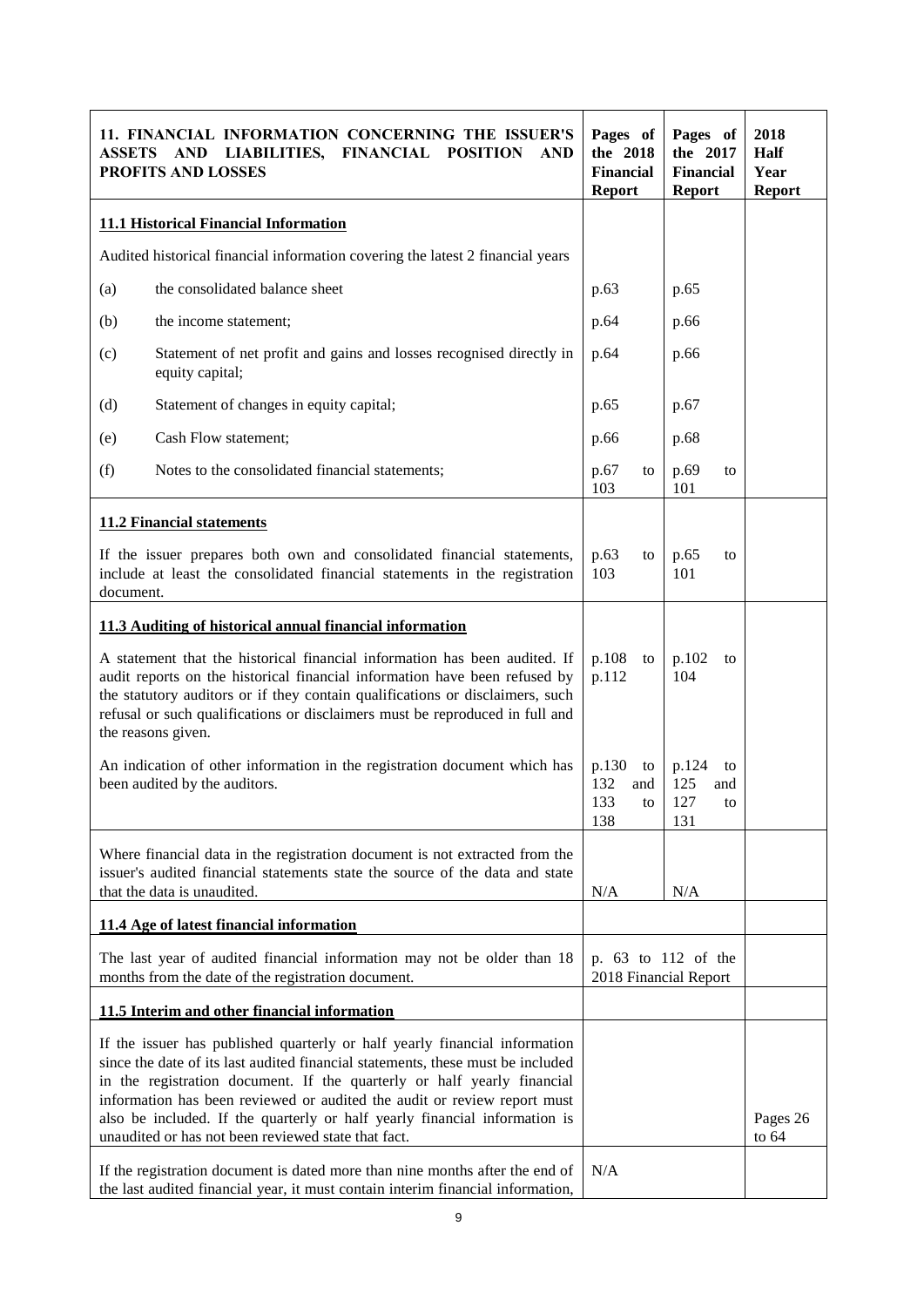| covering at least the first six months of the financial year. If the interim<br>financial information is unaudited state that-fact. |  |
|-------------------------------------------------------------------------------------------------------------------------------------|--|
|                                                                                                                                     |  |
|                                                                                                                                     |  |
| The interim financial information must include comparative statements for                                                           |  |
| the same period in the prior financial year, except that the requirement for                                                        |  |
| comparative balance sheet information may be satisfied by presenting the                                                            |  |
| years end balance sheet.                                                                                                            |  |

Any information not listed in the cross-reference list but included in the documents incorporated by reference is given for information purposes only.

The EMTN Conditions are incorporated by reference in this Base Prospectus for the purpose only of further issues of Notes to be assimilated (*assimilées*) and form a single series with Notes already issued under the EMTN Conditions.

| Information incorporated by reference | <b>Reference</b> |
|---------------------------------------|------------------|
| 2016 EMTN Conditions                  | Pages 79 to 113  |
| 2017 EMTN Conditions                  | Pages 81 to 115  |
| 2018 EMTN Conditions                  | Pages 82 to 113  |

Non-incorporated parts of the base prospectuses of the Issuer dated 27 September 2016, 27 September 2017 and 15 May 2018 are not relevant for investors."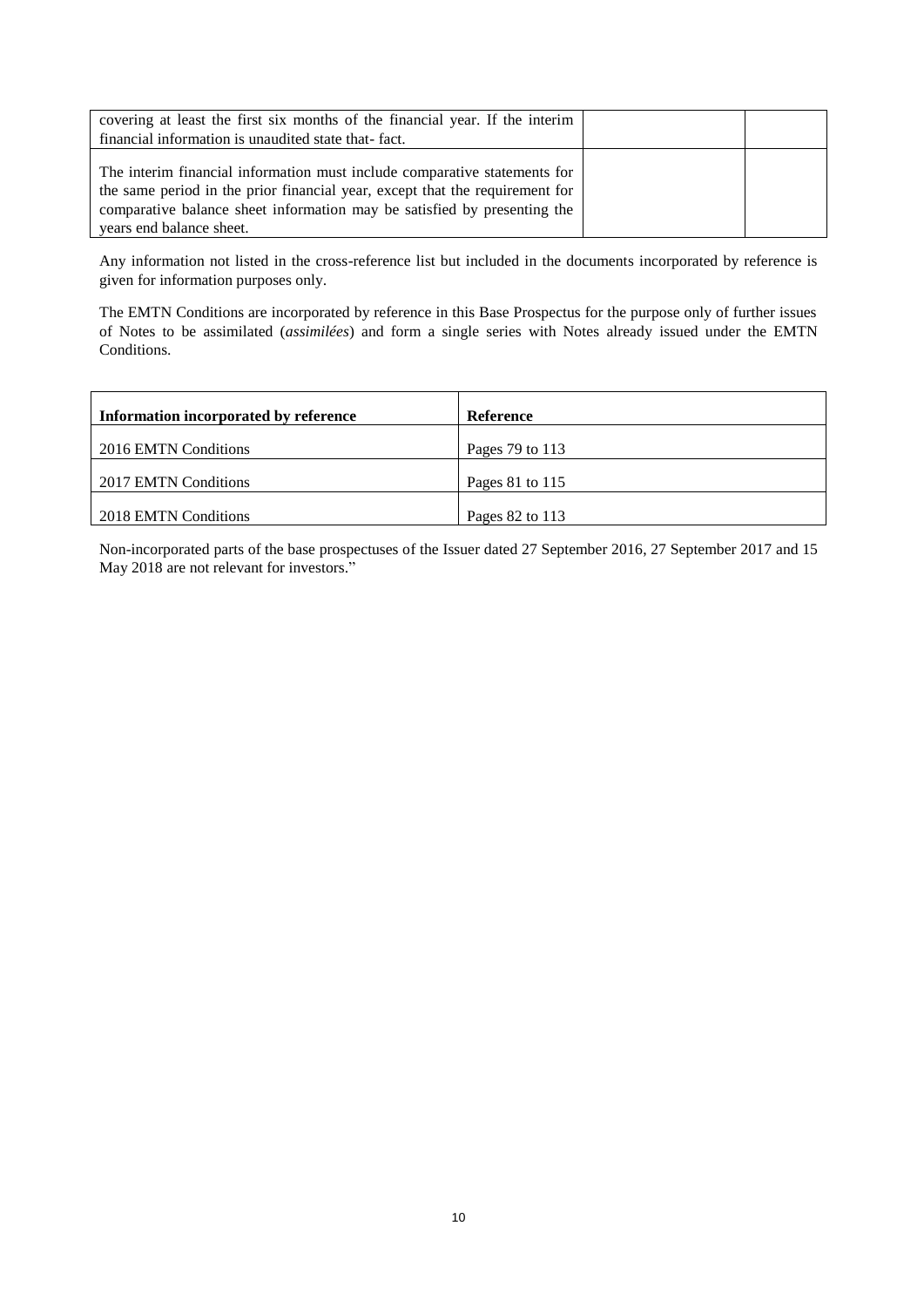#### **RECENT DEVELOPMENTS**

<span id="page-10-0"></span>The section entitled "**Recent Developments**" on page 138 of the Base Prospectus is amended as follows:

"The Issuer's debt securities under the Programme increased by an amount of EUR 2,176,120,592 between 31 December 2018 and 10 September 2019.

#### **Leverage ratio**

One of the first prudential indicators introduced under European regulations (Regulation no. 575/2013 of 26 June 2013) is the leverage ratio, which corresponds to the amount of Tier 1 capital as a proportion of the total exposure of the entity concerned. Data collection in accordance with the regulatory format began in 2014 and entities have published their leverage ratio since the fiscal year starting 1 January 2015, without this ratio being subject to a specific quantitative requirement.

Based on the methodological principles of currently applicable regulations, the SFIL Group's leverage ratio was 1.93% as of 30 June 2019.

However, these regulations were recently amended by Regulation no. 876/2019 of 20 May 2019. The amendments in question, applicable as from end-June 2021, provide for the introduction of a minimum leverage ratio requirement of 3%, as well as measures designed to recognize the specific nature of public development banks, including the possibility for such banks to exclude certain assets from their leveraged exposure. When these amendments come into force, the SFIL Group will therefore benefit from specific, tailored leverage ratio calculation rules.

Calculated using the methodological principles of the amended regulations, the SFIL Group's leverage ratio comfortably exceeds this minimum 3% requirement.

## **MREL**

In June 2019, SFIL was notified of the implementation by the ACPR's Resolution College of the Single Resolution Board's decision of 16 April 2019 setting the minimum requirement for own funds and eligible liabilities ("**MREL**") for SFIL on a consolidated basis.

Based on data as of 31 December 2017, this requirement is set at 1.94% of the SFIL Group's total liabilities and own funds ("**TLOF**"). As of 30 June 2019, its eligible liabilities exceeded this requirement by more than five times."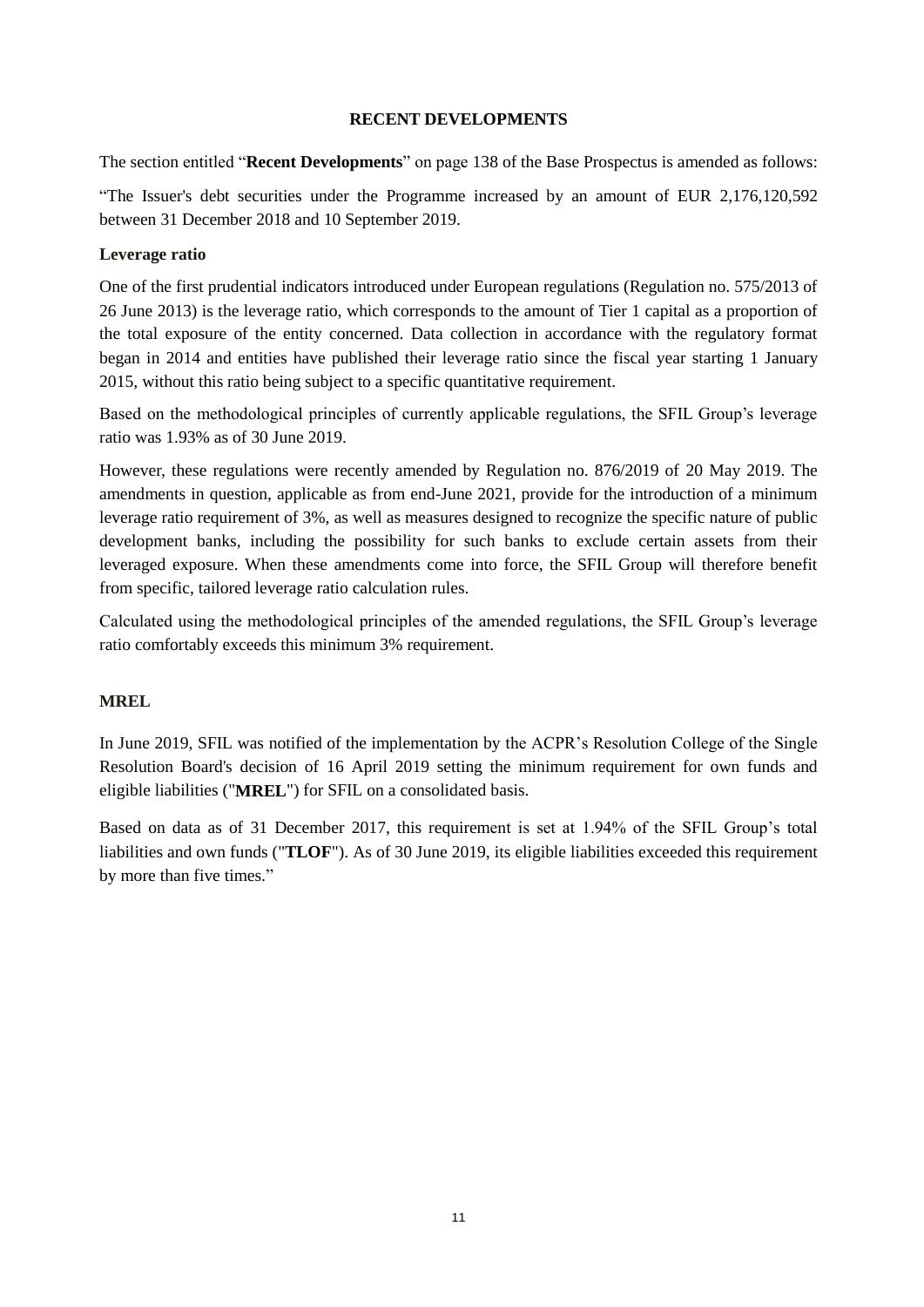#### **GENERAL INFORMATION**

<span id="page-11-0"></span>The section "**General Information**" on page 174 to 176 of the Base Prospectus is amended as follows:

1) The paragraph under the heading "**4. Significant change**" shall be deleted and replaced as follows:

"There has been no significant change in the financial or trading position of the Issuer or the Group since 30 June 2019 (being the date of its last published interim consolidated financial statements)."; and

2) Item (v) under the heading "**7. Documents available**" shall be deleted and replaced as follows:

"(v) the annual audited consolidated financial statements of the Issuer for the financial years ended 31 December 2017 and 2018 and the unaudited consolidated financial statements of the Issuer for the six months period ended 30 June 2019; and".